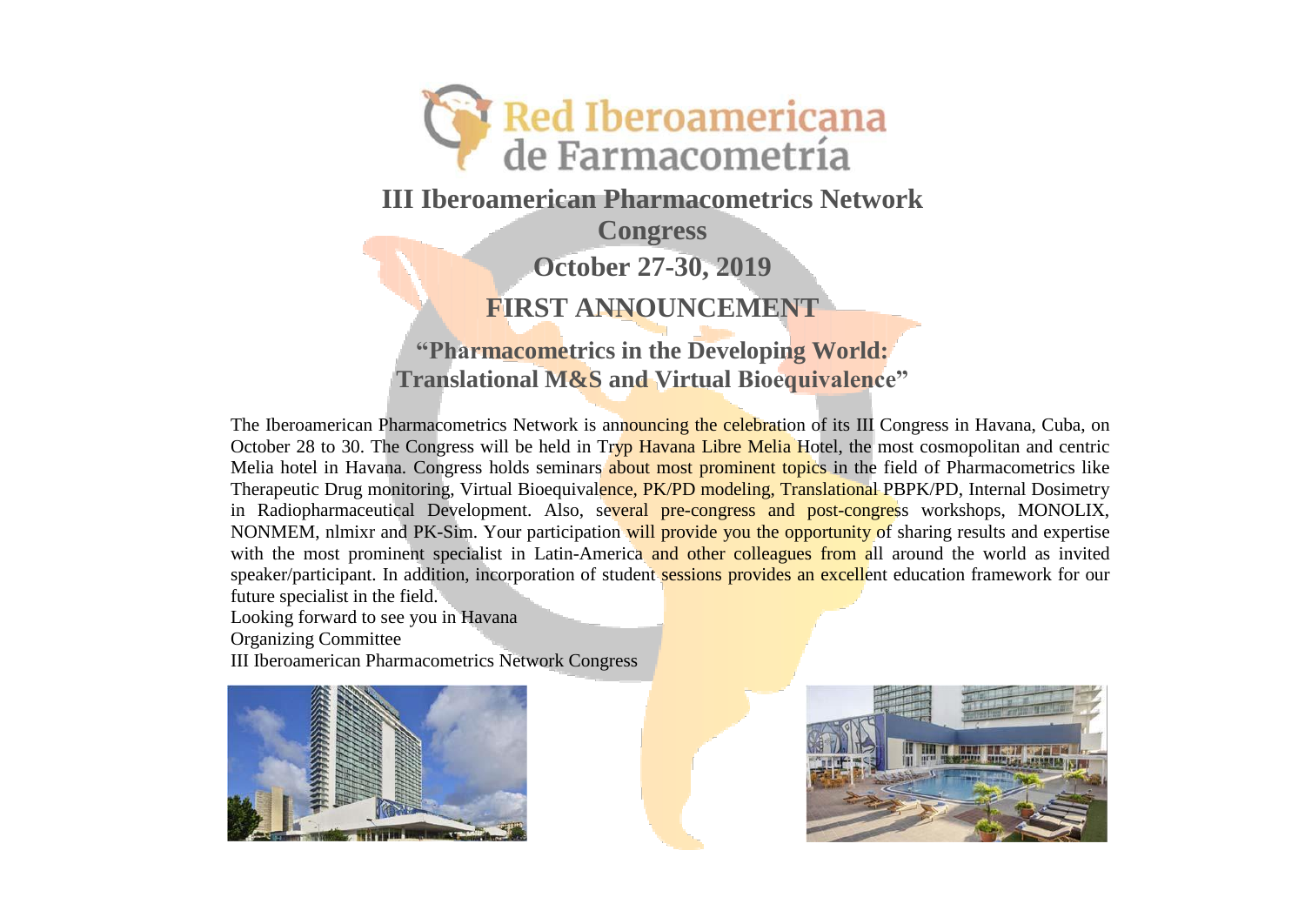

# **Workshops Program**

| Hour                | Saturday & Sunday                         |                                                   | Thursday & Friday                                           |                          |
|---------------------|-------------------------------------------|---------------------------------------------------|-------------------------------------------------------------|--------------------------|
|                     | 27-28/10/2019                             |                                                   | 31/10-01/11/2019                                            |                          |
| 9:00<br>to<br>16:00 | <b>PK-Sim<sup>®</sup></b>                 | nlmixr                                            | NONMEM7<br>The program for Nonlinear Mixed Effects Modeling | Monolix                  |
| Language            | English                                   | English                                           | Spanish                                                     | Spanish                  |
| Professors          | <b>Stephan Schaller</b><br>(esqLABS GmbH) | Mirjam Trame<br><b>Wenping Wang</b><br>(Novartis) | Iñaki Troconiz (UNAV)<br><b>Manuel Ibarra</b><br>(UDELAR)   | Marc Lavielle<br>(INRIA) |
| <b>Inscriptions</b> | 30 CUC                                    |                                                   |                                                             |                          |



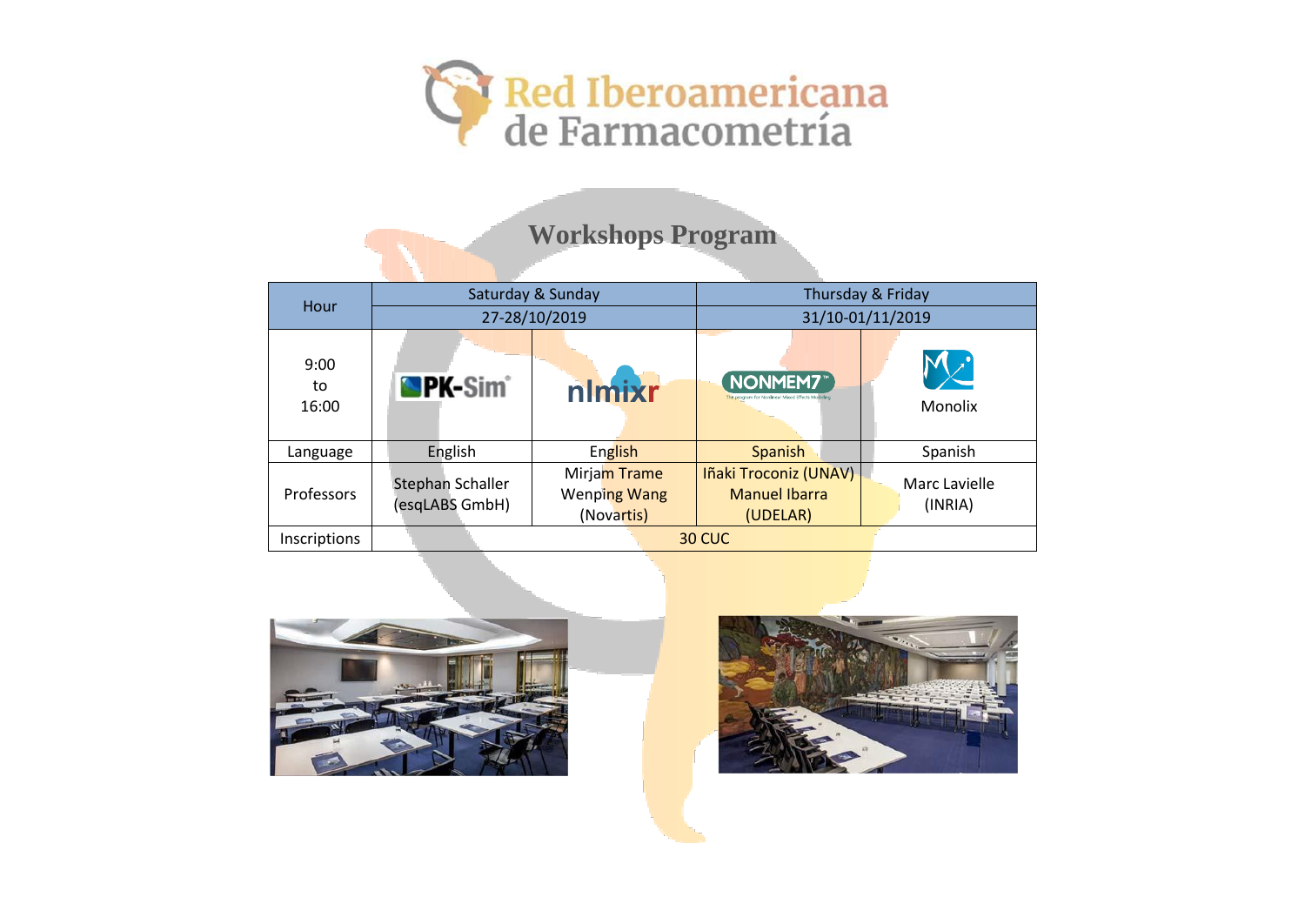

| <b>Sunday Program</b> |                                 |  |  |  |  |  |
|-----------------------|---------------------------------|--|--|--|--|--|
|                       | Sunday                          |  |  |  |  |  |
|                       | 27/10/2019                      |  |  |  |  |  |
| $9:00-14:00$          | Registration                    |  |  |  |  |  |
| 15:30-17:00           | <b>Opening Ceremony</b>         |  |  |  |  |  |
|                       | <b>Plenary lectures</b>         |  |  |  |  |  |
| 17:00-19:00           | <b>Trading Exhibition</b>       |  |  |  |  |  |
|                       | <b>Opening Welcome Cocktail</b> |  |  |  |  |  |

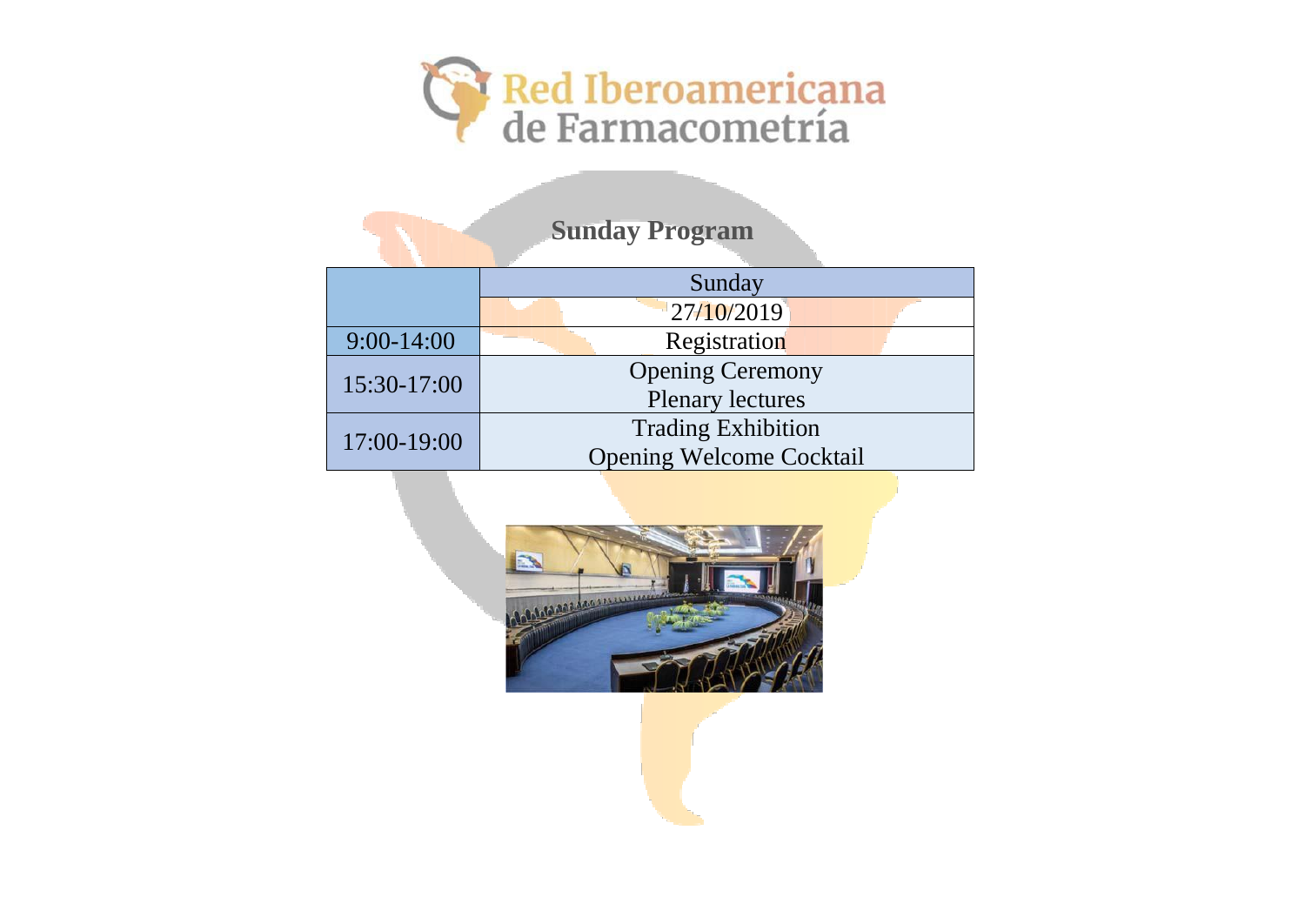

# **Program Content**

• **Three Key Note Lectures:**

**Lena Friberg, PhD**. Uppsala University (Sweden): Pharmacometrics to combat antimicrobial drug resistance

**Donald E. Mager, PhD.** University at Buffalo (USA): Translational Pharmacometrics and system pharmacology models in oncology

**Lawrence Lesko**, **PhD**. University of Florida (USA): Physiologically Based Pharmacokinetic Modeling (PBPK) in Drug Development and Regulatory Science: From Bench to Bedside

- **Five Seminars:**
	- o **Therapeutic Drug Monitoring.** Chair: Paula Schaiquevich, PhD (CONICET)
	- o **PK/PD Modeling.** Chair: Bibiana Verlindo de Araujo, PhD (UFRGS)
	- o **VirtualBioequivalence. Chair:** Manuel Ibarra, PhD (UDELAR)
	- o **PBPK/PD & QSP.** Chair: Teresa Dalla Costa, PhD (UFRGS)
	- o **Internal Dosimetry in Radiopharmaceuticals Development.** Chair: Ignacio Hernández (CENTIS)
- **Two Students Session**
- **Three Poster Sessions**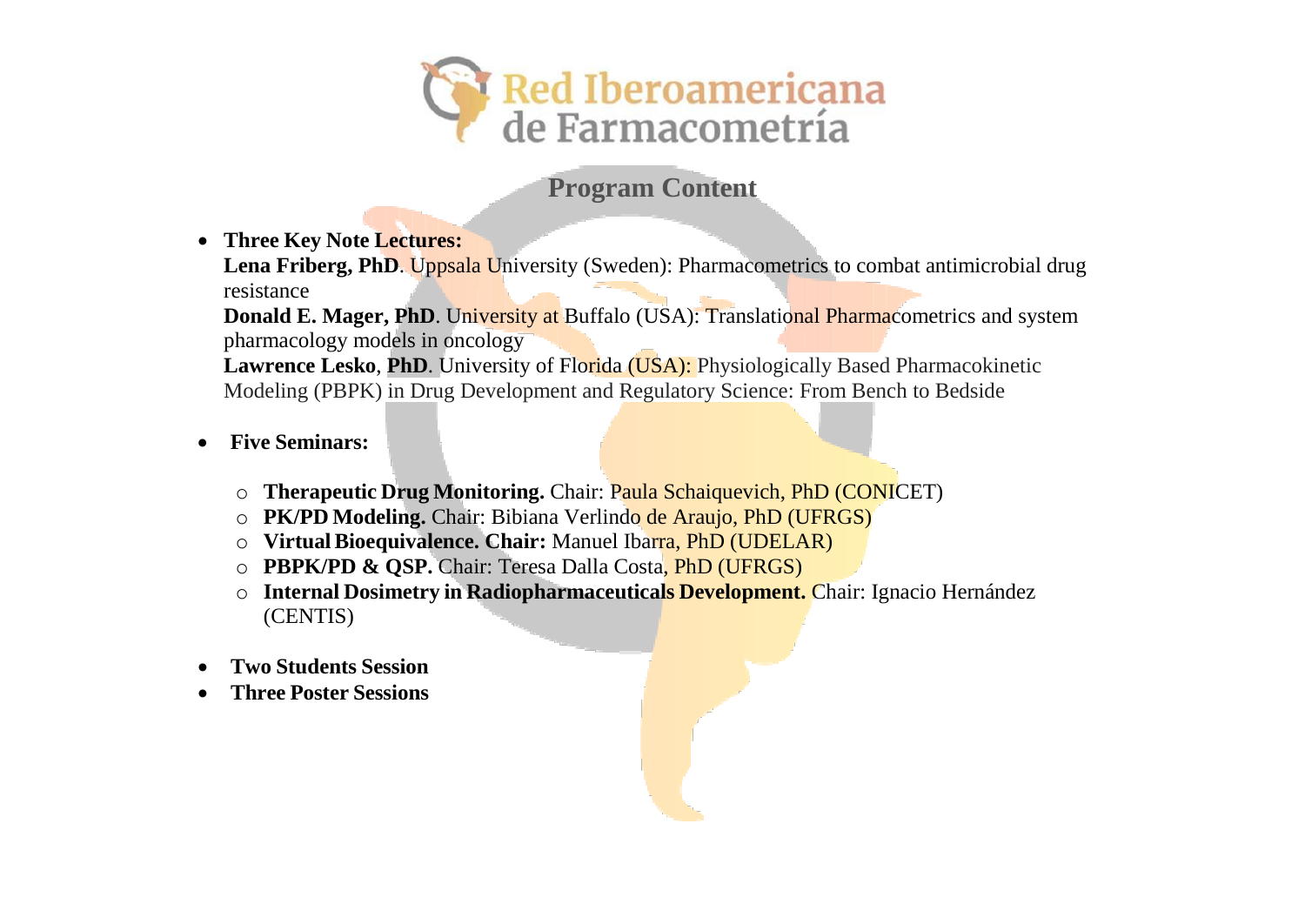

The abstracts should be sent by E-mail to **redif.cuba2019@gmail.com**

Authors should provide their abstract in English, in Word format (Arial, 12 pt, single space). Title: In Bold and capital letter.

Authors: Last name and first letter of the name using comas between every author (in black). The name of the author who will present the work should be underlined.

Affiliation of each author should be also provided.

Abstracts should be clear and precise, containing in no more than 300 words: Introduction, Materials and Methods, Results and Discussion and Conclusions.

**Abstract submission deadline: July 15, 2019**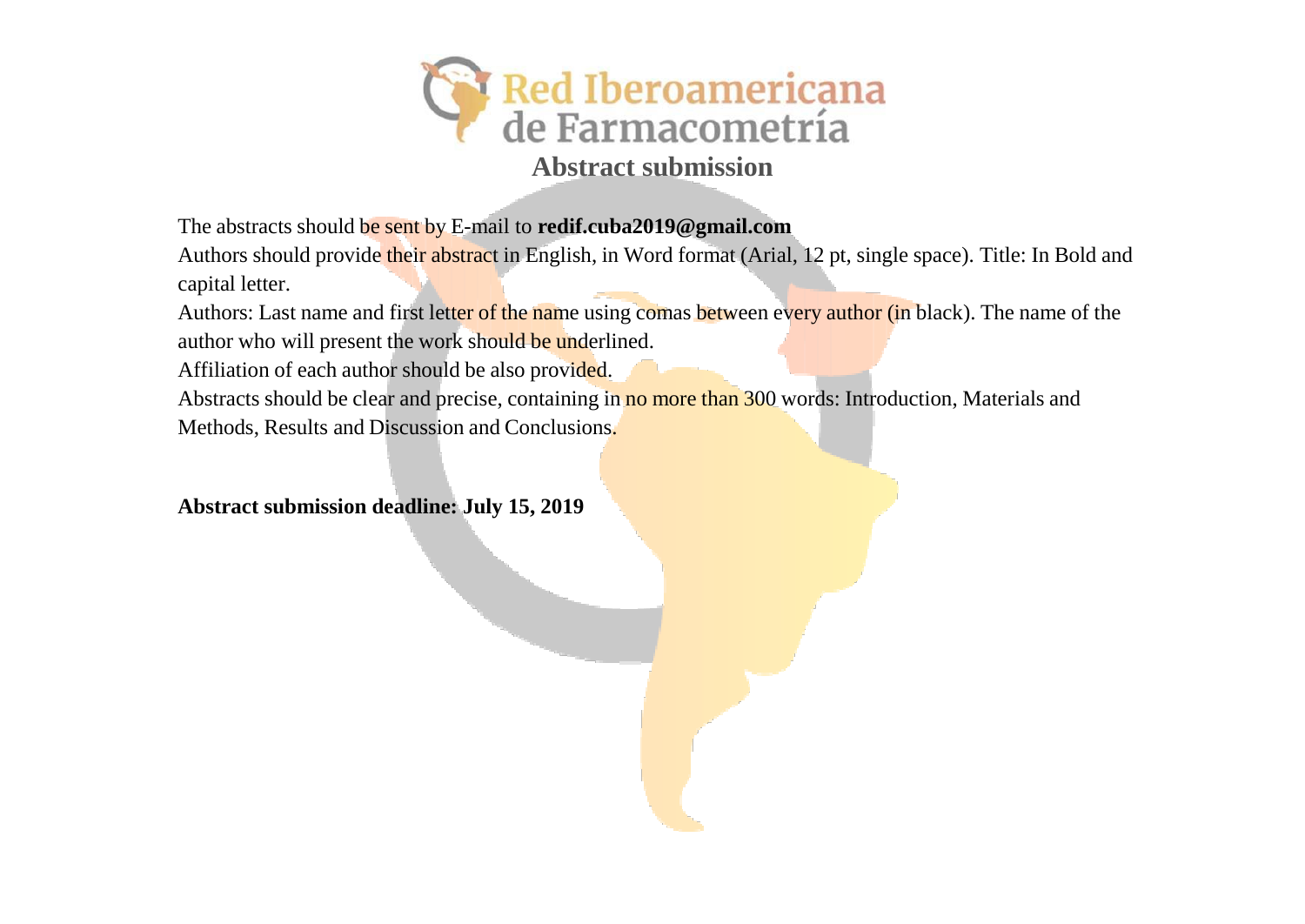

## **Organizing Committee Scientific Committee**

Ignacio Hernández González, CENTIS, Mayabeque, Cuba Leyanis Rodríguez Vera, IFAL, Cuba Gledys Reynaldo Fernández, IFAL, Cuba Mariela León Pérez, CENTIS, Mayabeque, Cuba Nubia Martín Columbié, CENTIS, Mayabeque, Cuba Adriel Brito Llera, IFAL, Cuba Niurys de Castro Suárez, IFAL, Cuba Yamira Suarez Pérez, CECMED, Cuba

Ignacio Hernández González, CENTIS, Mayabeque, Cuba Leyanis Rodríguez Vera, IFAL IFAL, Habana, Cuba Gledys Reynaldo Fernández, IFAL, Cuba Niurys de Castro Suárez, IFAL, Cuba Miguel Angel Cabrera Pérez, Univ. Central Marta Abreu, Sta, Clara, Cuba Carlos González Delgado, CENATOX, Habana, Cuba Manuel Ibarra Viñales, Universidad de la República, Montevideo, Uruguay Teresa Dalla Costa, Universidade Federal do Rio Grande do Sul, Porto Alegre-RS, Brazil Bibiana Verlindo de Araujo, Universidade Federal do Rio Grande do Sul, Porto Alegre-RS, Brazil Maiara Pigatto, Eurofarma Laboratories S.A., Brazil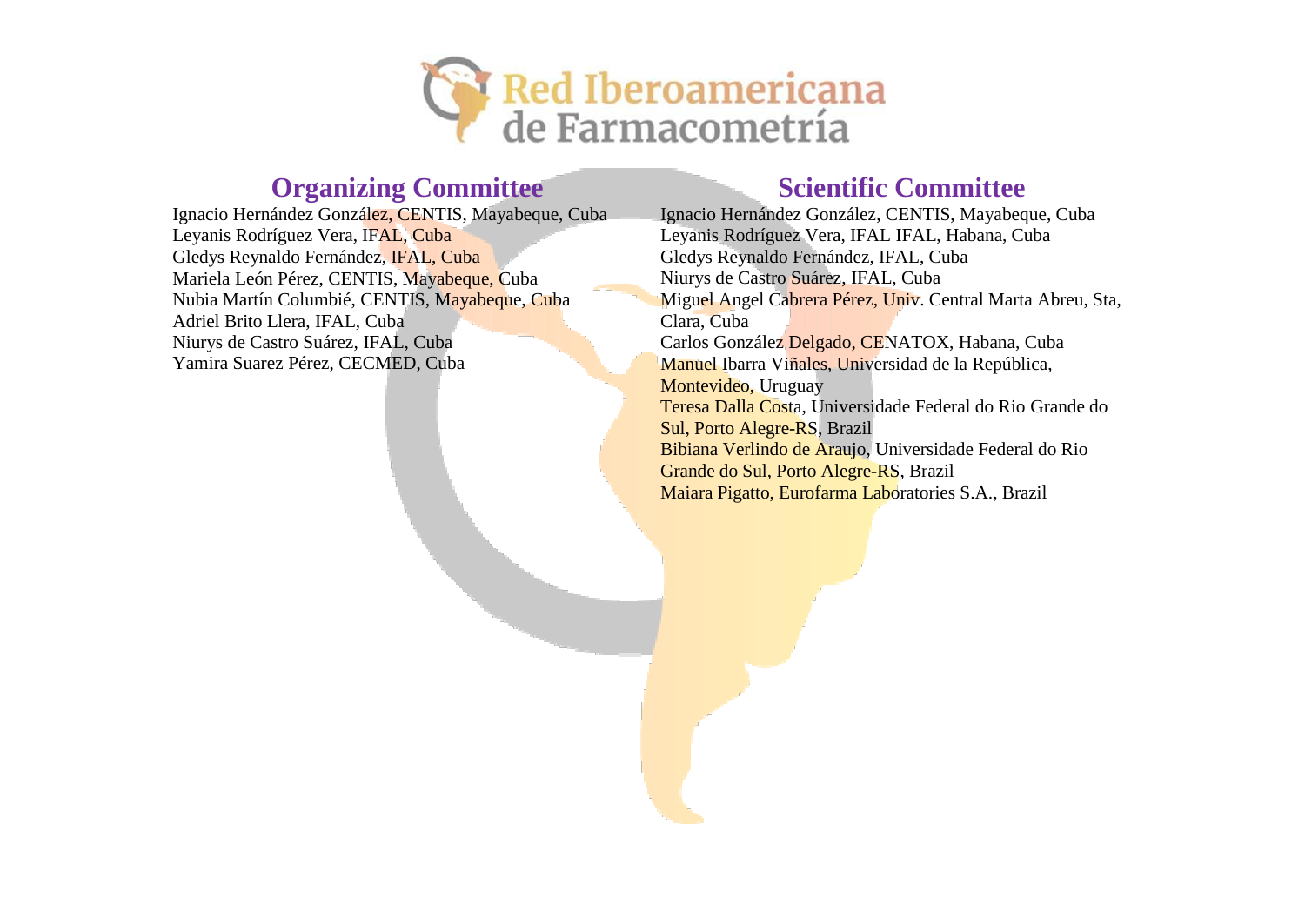

#### **Registration Fees**

**Registration is open.** Please contact Skedio Travel Agency (*[eventos@skediotravel.com](mailto:eventos@skediotravel.com) or [pimen1973@gmail.com\)](mailto:pimen1973@gmail.com)* stating you are attending to the III Iberoamerican Pharmacometrics Network

Congress.

**Early registration (before September 1 st , 2019)**

All sectors: **300 CUC** Accompanying person: **200 CUC** Students: **100 CUC**

**Later Registration (after September 1 st , 2019)**

All sectors: **350 CUC** Accompanying person: **250 CUC** Students: **150 CUC**

Note: CUC is the Cuban convertible currency. 1 CUC = 1 USD.

#### **Registration fee for students is a special price for our congress**

**Precongress courses:** The foreign delegates who want to participate in a Workshop, will pay in cash at the moment of Registration. Cost of each Course: **30 CUC.**

Opening Welcome cocktail and Farewell Party are not included in registration fees. Should be paid separately, 15 CUC each.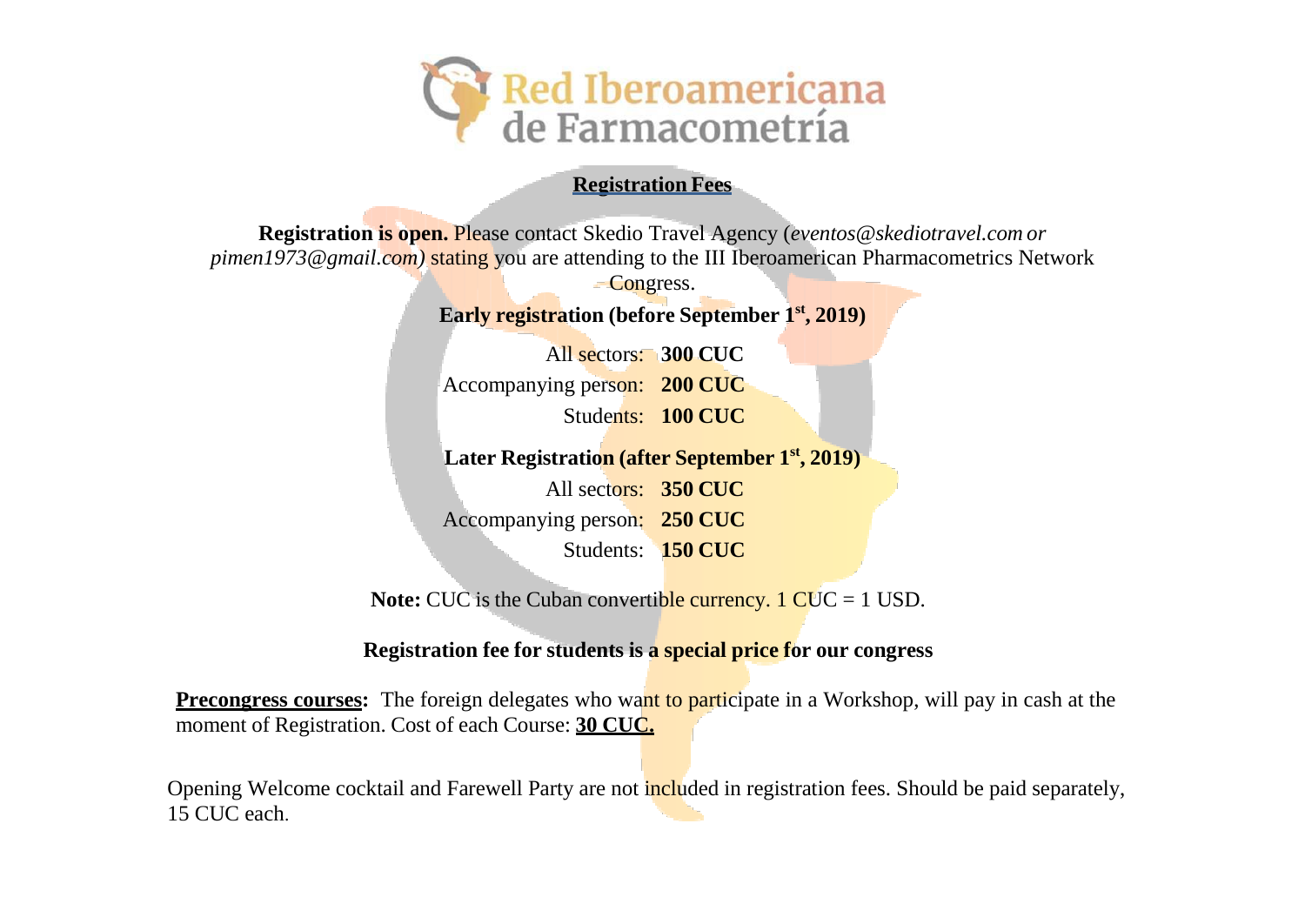

#### **How Can You Organize Your Travel?**

*The congress has and special attention of SKEDIO TRAVEL AGENCY:* For Registration and reservation on line, inscription fee and others. Contact to Skedio Travel Agency, Sr. Sergio Pimentel. *Email: [eventos@skediotravel.com](mailto:eventos@skediotravel.com) or [pimen1973@gmail.com](mailto:pimen1973@gmail.com)* Eventos, Oficina Cuba de Skedio, SL. Calle 19, No. 407, e/ G y F, Vedado. La Habana. Oficina: (+53) 78362630-31

**You must specify you are attending III Iberoamerican Pharmacometrics Network Congress**

**If you need assistance to get more economic accommodation, please contact hospedaje.cuba.2019@gmail.com. In any case, to pay for inscriptions and other fees you need to use the Skedyo Travel links.**

**For your travel, be aware about visa requirement. Ask your local Cuban Consulate about how to apply for and get your visa in due time.**

**Note:** *In the case of US citizens, Skedio Travel Agency can assist you with visa application.*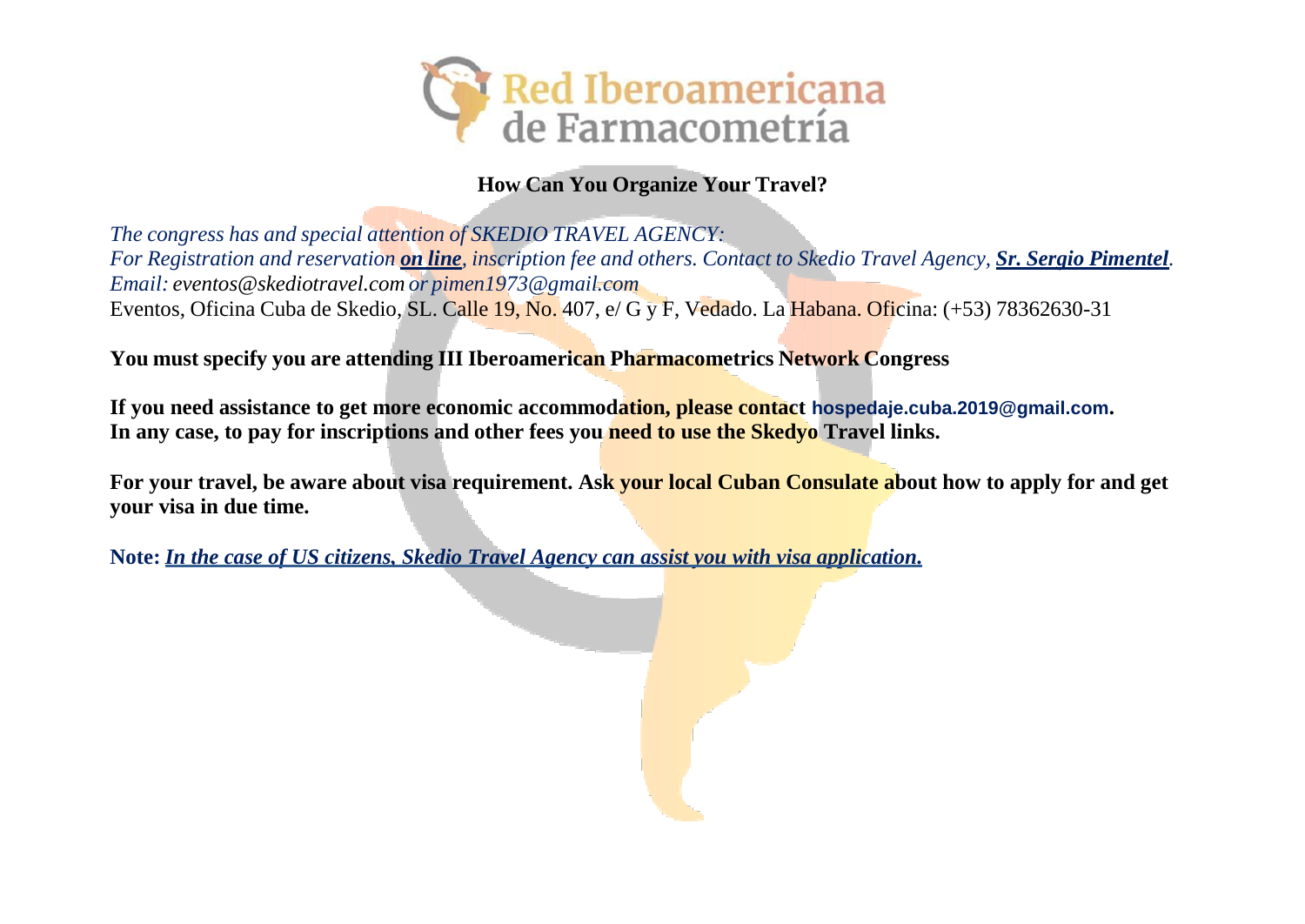

#### **TOURISTICPACKAGE**

| <b>HOTEL</b>                                            | <b>Single</b> | <b>Double</b> |
|---------------------------------------------------------|---------------|---------------|
| Meliá Habana Libre (5 <sup>*</sup> , Plan CP)           | <b>140</b>    | 90            |
| <i>Hotel Vedado/St Jonh</i> $(3^*$ , <i>Plan CP</i> $)$ | 75            | 55            |

All these prices are referred per person (pax) per night and they are in Cuban Convertibles Pesos (CUC). These prices include:

- Breakfast (CP Plan)
- Transfer IN from Jose Marti Havana International Airport to your selected Hotel at Havana city.
- Transfer OUT from your hotel at Havana city to Havana International Airport.
- Shuttle climatizated Buses with assistance of Touristic Tour Guide from Hotels to Habana Libre Hotel for the Registration the first Congress day and for scientific sessions
- Shuttle climatizated Buses with assistance of Touristic Tour Guide from Hotels of this offer to Social Activities (for all clients of this offer in all hotels)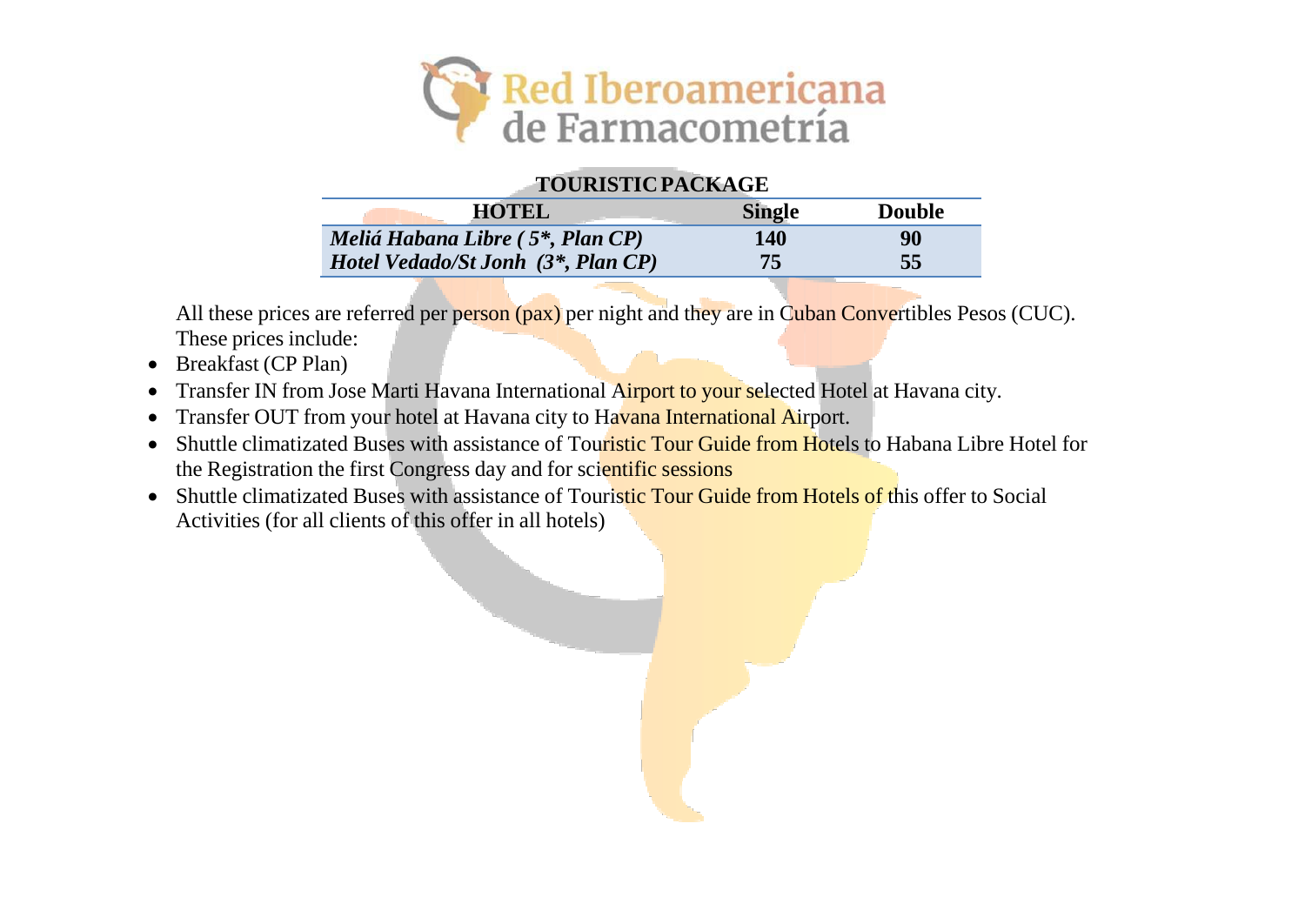

**Sponsorship options.**

**For those representative profit or non-profit organization who want to be part of our meeting, we have several options of sponsoring.**

## **Plan A 10000 USD**

#### **The Congress Organizing Committee would assure the following benefits for the sponsor:**

- 1. Insertion of the sponsor logotype in our Website and every printed material related with the congress.
- 2. High visibility by inclusion of the sponsor name and logotype in the Congress Announcements and Brochures
- 3. Insertion of promotional materials from the sponsor in the delegate module
- 4. Exhibition stand approximately 3-4 m<sup>2</sup> with necessary accessories.
- 5. Two participants with accommodations at the Congress Venue (Trip Habana Libre, five night) and registration fees covered